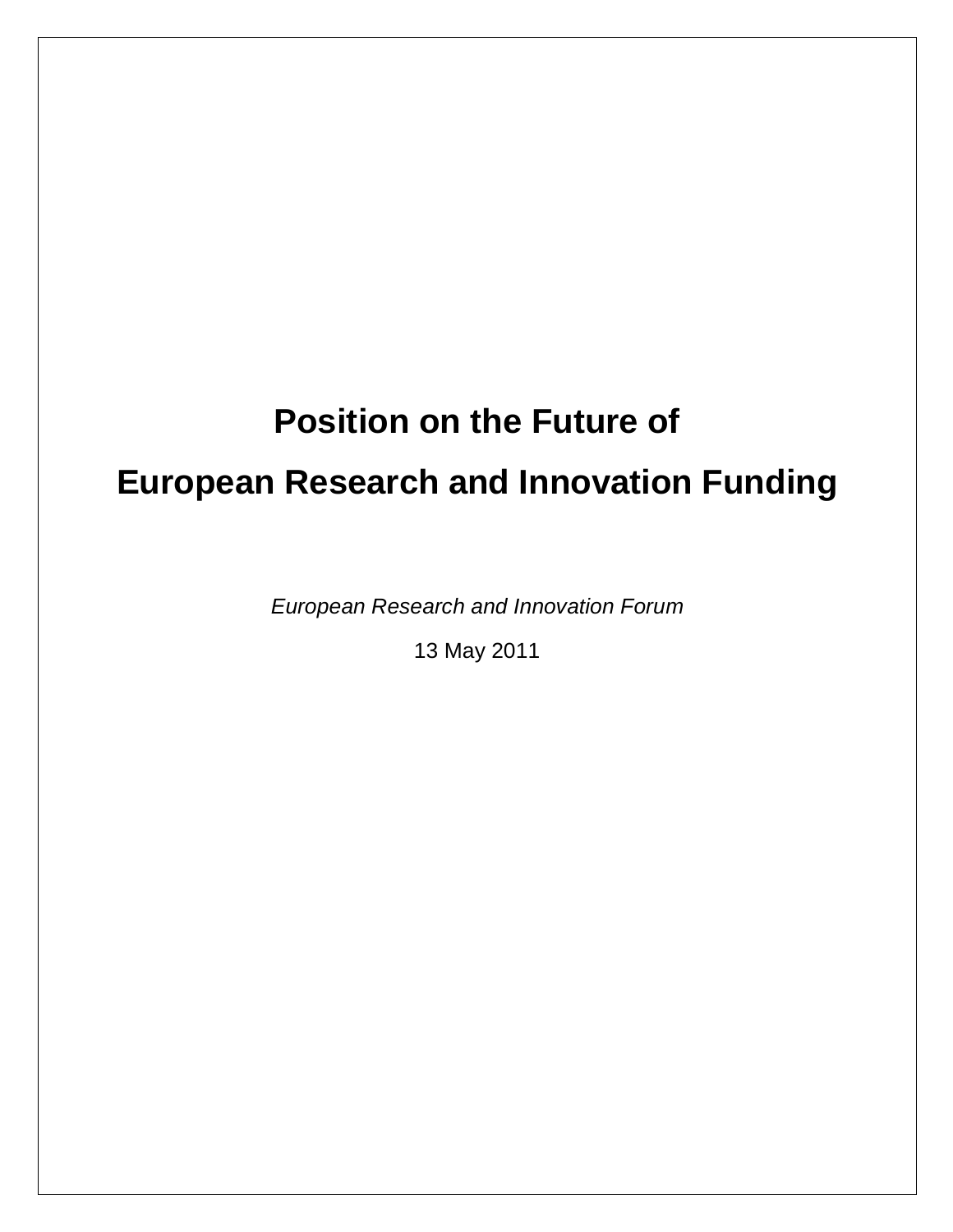# **Introduction**

Stakeholders in the South West of England welcome the opportunity to respond to the European Commission's Green Paper, 'From Challenges to Opportunities: Towards a Common Strategic Framework for EU Research and Innovation Funding', which was published on the 9 February 2011. We acknowledge the European Commission's efforts to improve, develop and simplify the existing policy, and are eager to contribute to this debate from the South West of England's perspective.

This response was drafted by the South West European Partnership led European Research and Innovation Forum (ERIF), a working group set up to facilitate the participation of stakeholders in the South West of England in the debate about the future of research and innovation policy post-2013. Membership comprises of stakeholders from the following organisations: local authorities, the South West Regional Development Agency, the region's universities, the South West European Partnership<sup>1</sup>.

This paper contains **5 key messages** for the European Commission in response to its Green Paper and attached consultation questions. These messages are accompanied by a series of concrete recommendations for the future direction of research and innovation funding on a European level.

The 5 key messages from the South West of England regarding the future of research and innovation funding post-2013 are discussed under the following headings:

- **1. Simplification**
- **2. Greater SME engagement**
- **3. Coherence with other programmes**
- **4. Increased flexibility**

 $\overline{\phantom{a}}$ 

**5. Alignment with the Europe 2020 strategy**

<sup>1.</sup> Bristol City Council, Bournemouth University, Combined Universities Cornwall (CUC), Cornwall Council, Cornwall Development Company, Devon County Council, Dorset County Council, Somerset County Council, Torbay Development Agency, The Marchmont Observatory, University of Bath, University of Bristol, University of Exeter, University of Plymouth, University of the West of England (UWE)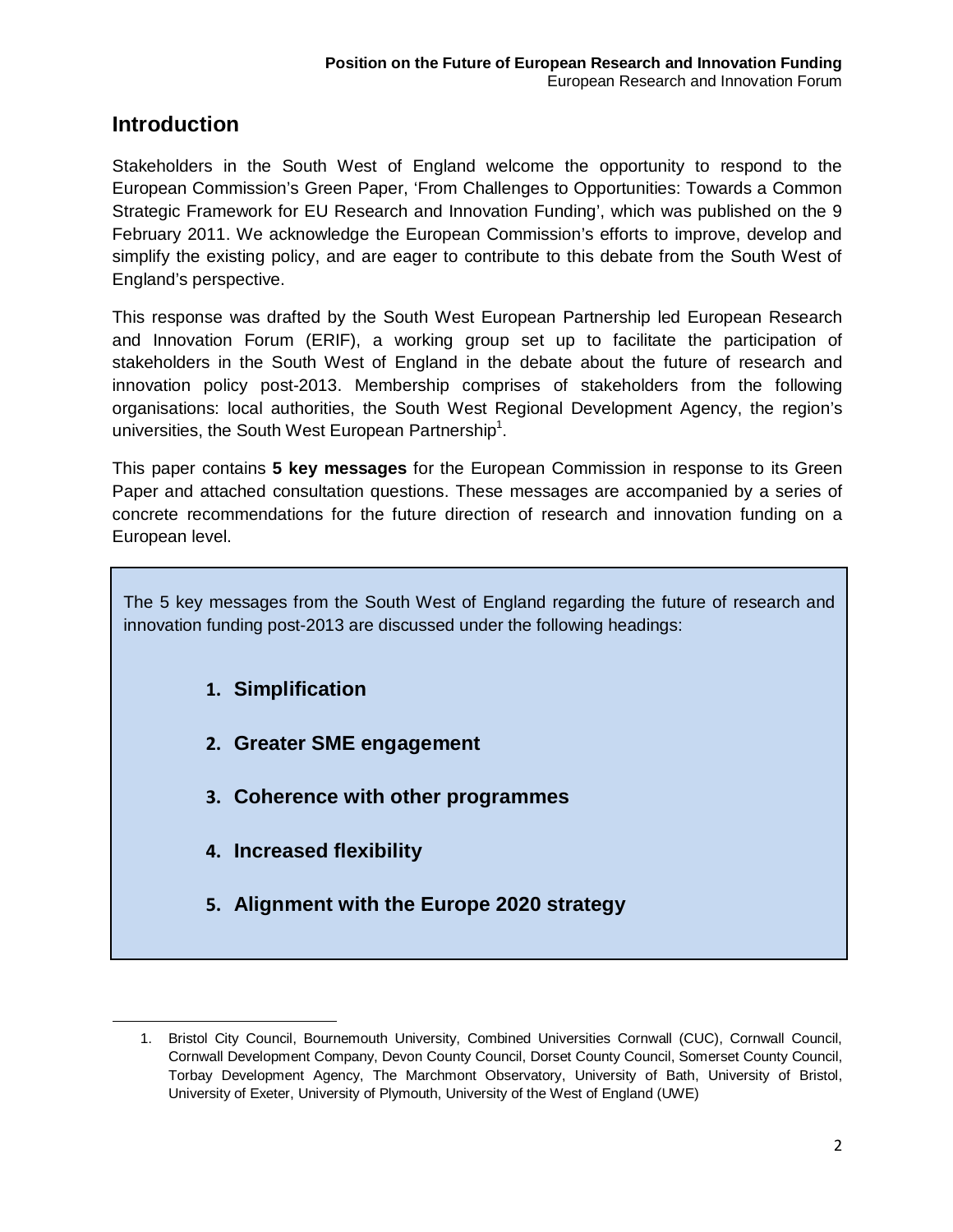# **1. Simplification**

Stakeholders in the South West support the continued efforts of the European Commission towards simplification of the Framework Programme, including mechanisms for reducing the complexity of the administrative and financial systems and the structural design of the programme. Simplification of the instruments is not only crucial for cutting the red tape that has become associated with the programme, it is also important for increasing the efficiency, effectiveness and visibility of EU programmes as well as their understanding and uptake by the research and innovation community.

Application, monitoring and evaluation procedures remain onerous and complicated. The actions proposed in the recently published Communication on Simplification will address many of these problems given time. However, other measures could also be drawn to alleviate the administrative burden and to encourage participation.

Benefits in reduced administration could result from the re-introduction of fixed dates for call publication and deadlines. The current 12 week period provided for the formation of international consortiums and the production of a fully-costed project bid is considered too short. Even releasing a draft programme of call deadlines would significantly alter the current situation and enable applicants to plan their activities. This would significantly decrease the management burden for prospective participants and would encourage participation and enable greater engagement with SMEs.

Reducing the administrative burden on applicants could take the form of carefully planned call staggering to avoid periods of intense activity followed by quieter spells. Currently, practitioners experience problems with preparing bids at certain times of the year, e.g. just after the Christmas period when staff are not available. Were deadlines to be more predicable or known in advance, stakeholders could plan their time to maximise input into the bid.

Simplification of the Electronic Proposal Submission Service (EPSS) to make it more userfriendly would also be greatly welcomed.

Though change for the purposes of simplification and the creation of a Common Strategic Framework is considered necessary, contributors to this position paper also feel that change could also hamper simplification. Streamlining and creating synergies between existing programmes would be highly beneficial, but the creation of a completely new system would be time consuming for practitioners who would have to learn a new set of rules to those with which they are now accustomed. Consistency is also key. It is for this reason also that stakeholders feel that the length of the new programme should not be shortened from the current 7 years.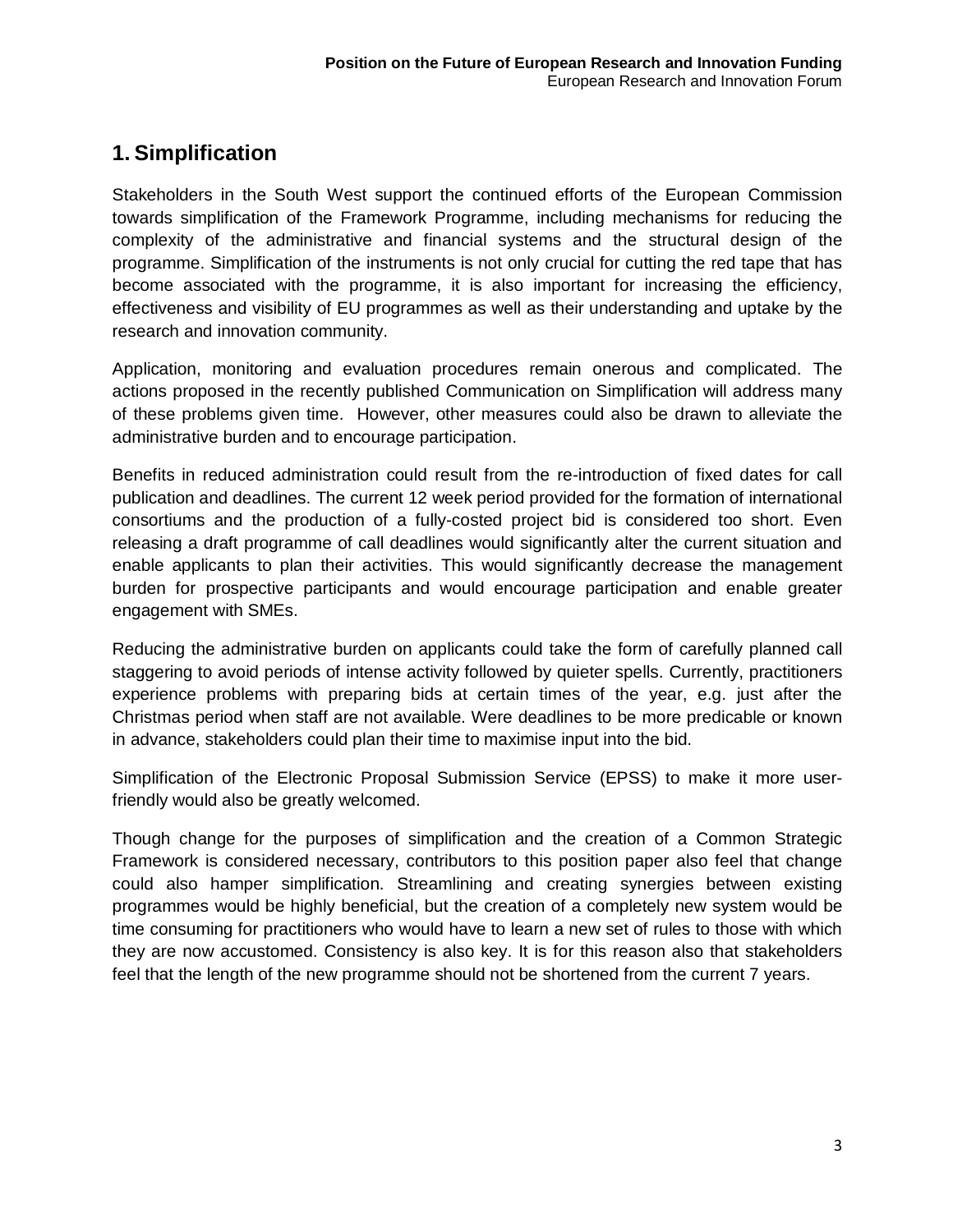- Consistency on the Commission's part in terms of call publication and the setting of deadlines would be a welcome means of simplifying the application procedure as would the staggering of calls.

- Application, monitoring and evaluation procedures remain complicated. Simplification of the EPSS to make it more user friendly would be a useful first step in resolving this.

- Despite the need to streamline, consistency is also key. This would prevent practitioners from having to learn a completely new system for the next round of funding.

# **2. Increasing SME engagement**

In the South West of the UK, participation in the current Seventh Framework Programme is heavily dominated by universities, research centres and other public bodies. In the first two years of FP7, €110 million of funds went directly to South West. Of this, €46 million went to universities compared to the  $\epsilon$ 14 million that went to businesses ( $\epsilon$ 7 million to SMEs).

The group suggests that the application procedure, the technical nature of the calls and the onerous and inflexible administrative rules often deter business participation in the Framework Programme. This, combined with a lack of Intellectual Property protection, is particularly damaging for SME participation. Yet SMEs are the foundation of the EU economy, with 99% of businesses falling into this category<sup>2</sup>. SME engagement in European research and innovation programmes is, therefore, vital if, in line with the EU 2020 Strategy, Europe is to secure the transition to a more smart, sustainable and inclusive economy.

The apparent market failure in SME engagement in FP7 leads the group to advocate the positive encouragement of large-scale participants, such as industry and universities, to incorporate SMEs into future bids. Quotas however, should be used sparingly, due to the administrative burden they could place on larger participants when very small SMEs lack the capacity to perform their share of the work.

A particular challenge is engaging SMEs in the mainstream strands of the next Framework Programme. SMEs currently tend to be marginalised to support roles or "special" programmes such as Capacities which, while attempting to address the issue, have so far not succeeded in changing mainstream behaviour. Universities and large research-active enterprises with the capacity to engage in Cooperation programmes could be encouraged to include SME research engagement as a strand of their project proposals. Engagement activities could range from

<sup>&</sup>lt;sup>2</sup> [http://ec.europa.eu/enterprise/policies/sme/facts-figures-analysis/index\\_en.htm](http://ec.europa.eu/enterprise/policies/sme/facts-figures-analysis/index_en.htm)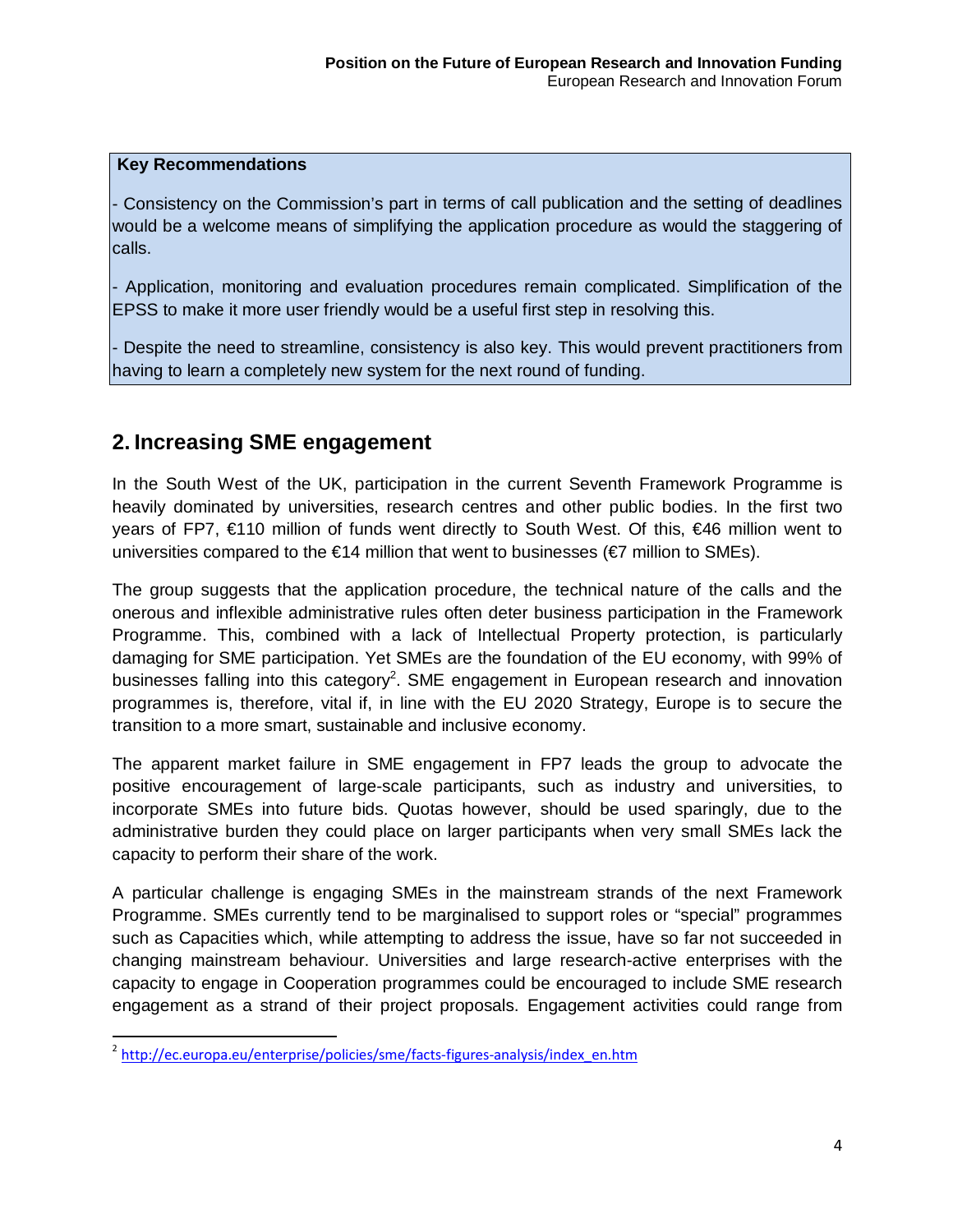broad dissemination activities to very specific and specialist involvement in leading key research strands, and might include mechanisms such as jointly-funded PhD or postdoctoral research posts such as those successfully implemented in the UK through Knowledge Transfer Partnerships.

The Group also advocates a stronger facilitation service for EU research and innovation programmes post-2013. This should include more proactive and comprehensive contact points with the aim of encouraging SME engagement, supporting the development of relevant connections and partnerships, and advising on the application process. The introduction of programme information and guides specifically tailored to SMEs would also facilitate their participation.

To allow sufficient flexibility to respond to SME requirements, a broad range of activities would need to be defined. Eligible activities might include:

- research revenue costs including the costs associated with appointing and supporting fixed-term project staff (but not core research capacity)
- knowledge exchange and transfer activities, including support for the capacity of SMEs to engage in these
- capital investment in project-specific equipment and facilities, or the means to access these if, for example, geography is a barrier for some SMEs
- networking and dissemination activities to build links with other centres and SMEs engaged in similar research

## **Case Study – Combined Universities Cornwall (CUC)**

The experience of the Cornwall - a Convergence region that has invested significantly in higher education - has shown that regional universities and research centres in less-well performing regions often have good SME links. This is usually due to the relative lack of large researchintensive businesses in their regions. Centres such as Combined Universities Cornwall could be used to drive the growth of the knowledge economy in those regions through carefully planned investment. They are a proven and effective route for involving SMEs in EU-funded research.

## **Case Study - Knowledge Escalator South West**

Universities in the South West have been commissioned by the South West RDA, along with the ERDF Competitiveness and Convergence programmes, to deliver the new three-year Knowledge Escalator project which began on 1st October 2008. This collaborative business engagement initiative aims to further strengthen the higher education sector's capacity to engage with business and to provide targeted elements of business support aligned to the Innovation and Knowledge strand of the ERDF programme. This example illustrates how interactions can be improved between businesses and the higher education sector. There should be more encouragement for universities to engage in these types of activities in the next funding programme.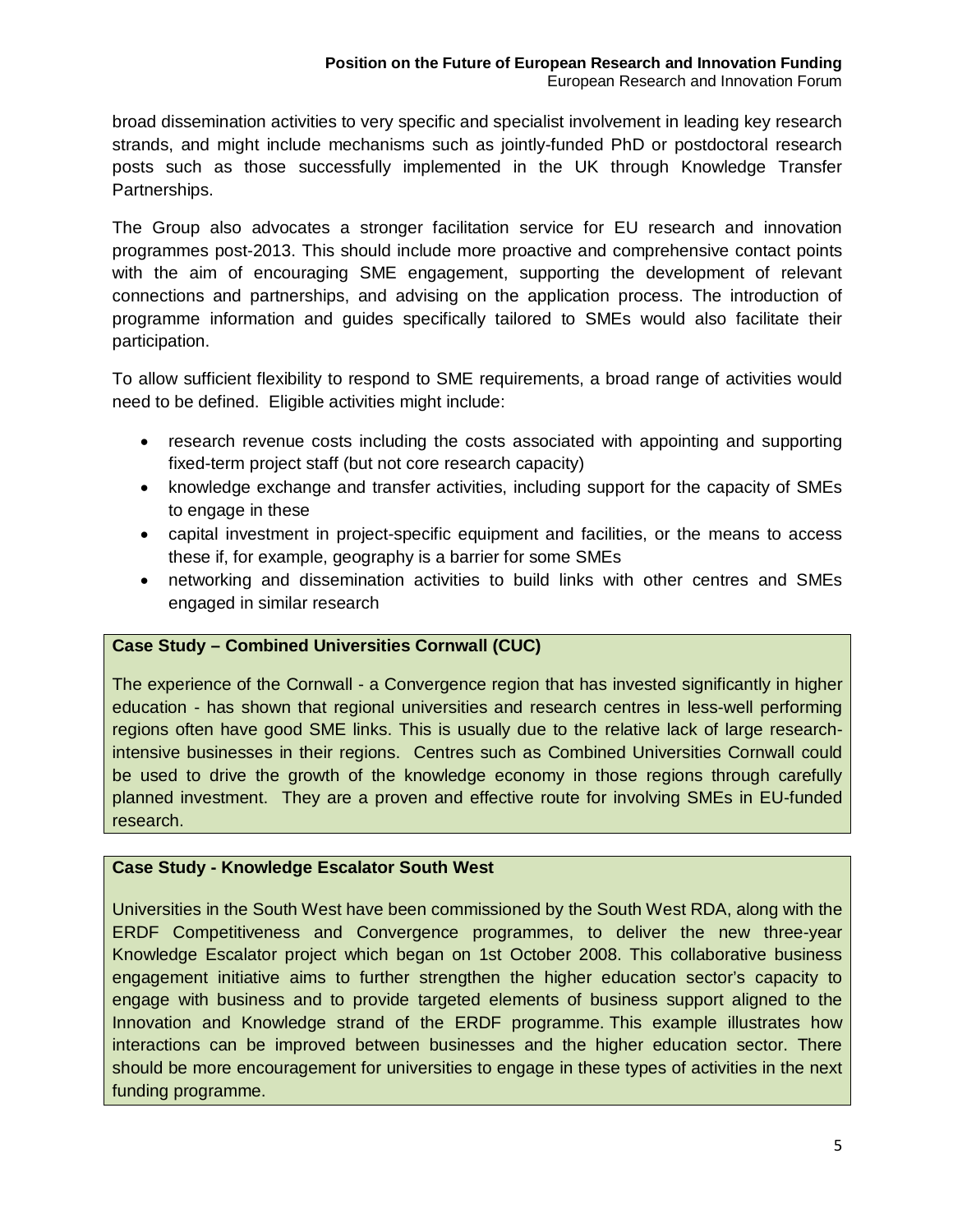- Increased flexibility to respond to SME requirements should be considered
- A facilitation service to encourage SME engagement could be developed, supporting partnerships and advising on the application process
- Intellectual Property protection is vital for increasing the participation of SMEs
- Large project partners should be encouraged to incorporate SMEs into future bids

# **3. Coherence with other programmes**

#### *Aligning research and innovation funds*

There are a large number of research and innovation initiatives run at international, EU, and Member State level, all with different thematic and call structures, such as the Competitiveness and Innovation Programme for instance. There is therefore a need for greater coordination of such opportunities through simpler governance structures, giving clearer rules to those supporting and engaging in research activities. Synergies in overhead calculations and audit requirements as well as in the application process itself would be particularly welcome. For this reason, members of the working group welcome the Commission's aim to create a Common Strategic Framework for research and innovation funds. At EU level, a first step should be to reduce the number of mechanisms and to design more common, harmonised and co-ordinated procedures for the implementation of the different tools.

## *Structural Funds*

There is a strong belief in the South West that there is currently a lack of coherence between the Framework Programme and other European funding programmes, notably the Structural Funds. Stronger linkages should be made between Cohesion and Research Policy, allowing organisations to build on ERDF projects and initiatives through future research and innovation funds. Given the Commission's encouragement of the principle of smart specialisation, such linkages could help stakeholders to maximise their strengths in research and innovation.

It is recognised that in the current programming period research and innovation support for regional development is fragmented across a large number of different initiatives. This fragmentation creates high entry costs for regions seeking to engage in research and innovation development, as a result of the need to engage with multiple programmes each with their own priorities and regulations. That each of these programmes makes investments in isolation from each other and from other DG Research and DG Regio programmes (e.g. FP7) also mitigates against regions creating coherent long term strategies for developing research and innovation which could ultimately contribute to the international excellence of the European Research Area.

To enable this type of activity, a more cohesive approach to programming must be developed through the alignment of application, monitoring and eligibility rules and requirements.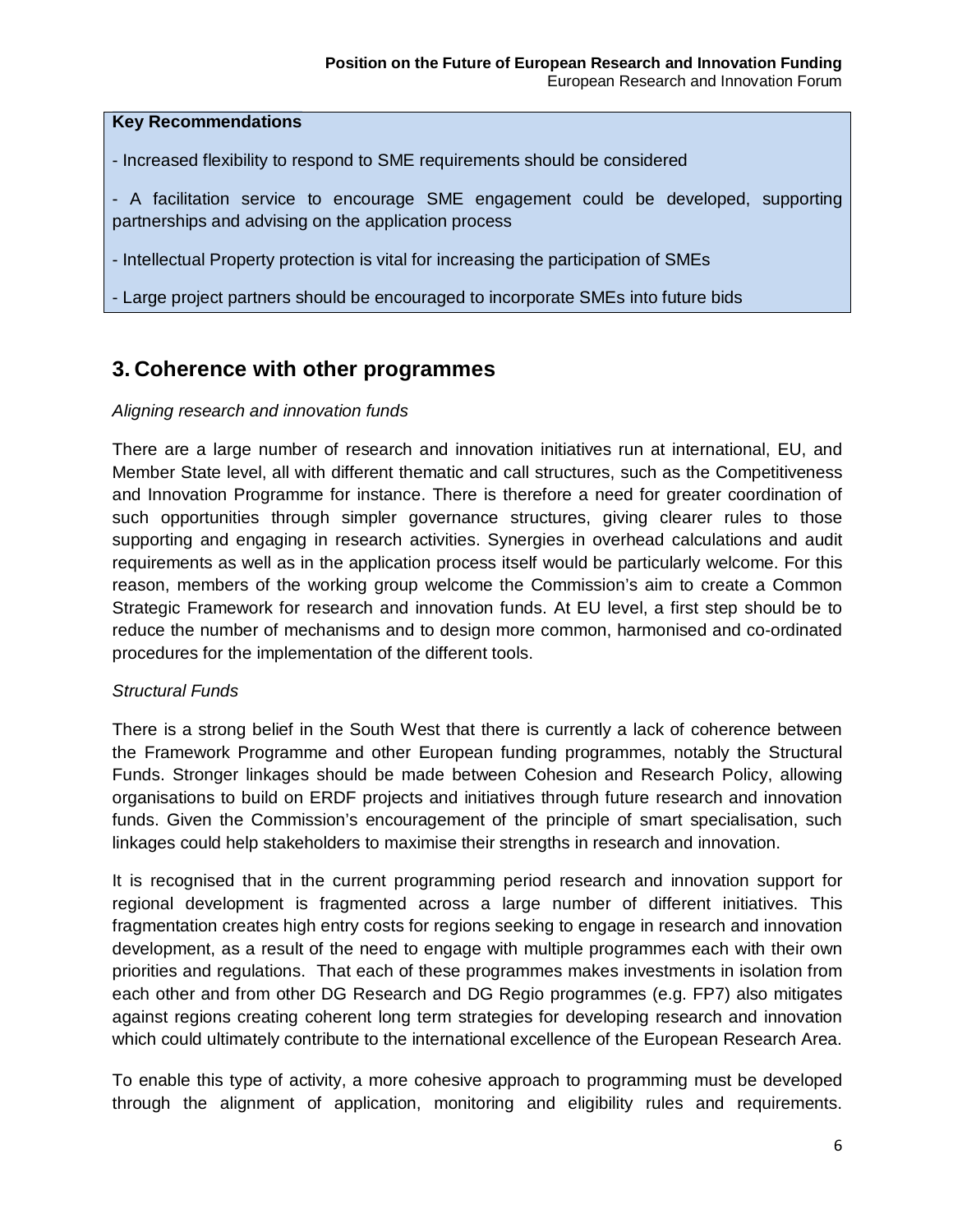Ultimately, greater coordination and stronger working relationships are needed between DG Regio and DG Research.

#### **Case Study – University of Plymouth, Somerset County Council and SouthWest One**

The University of Plymouth, Somerset County Council and SouthWest One are partners in the Inspiring Open Innovation Team (IOIT) project, funded through the North West Europe Interreg IVB Transnational Cooperation Programme. The project will support the development of Open Innovation and effective business-academic collaborations in Somerset. Future EU research and innovation funds, however they are branded, should allow these types of innovative practices and initiatives to be further developed through specific thematic projects. In this way, ERDF is building capacity and capability within regions, particularly in those that do not have a strong track record in the field, to access EU funds for research and innovation and thus move towards a stronger knowledge base and economy.

#### **Key Recommendations**

- Simpler governance structures, synergies in overhead calculations and audit requirements, as well as in the application process itself, would be particularly welcome as part of the new Common Strategic Framework

- There needs to be stronger dialogue and increased coordination between DG Research and DG Regio in order to find further synergies between Structural Funds and Research and Innovation funds

# **4. Increased flexibility**

A greater degree of flexibility in the EU's funding programmes for research and innovation would be particularly helpful, particularly given the need to broaden participation in the funds.

#### *A balance between large and small scale*

The group suggests that there needs to be a careful balance between the funding of large-scale programmes, e.g. article 185 initiatives, and smaller-scale projects individually administered by the Commission. Small scale project are considered crucial to increasing SME participation in the funds.

## *Research beyond the European Union*

Engagement with countries outside the EU, particularly with the United States, China and India, but also with emerging economies in Asia and South America is deemed extremely important for European researchers. Greater flexibility in this respect within the next round of funding would be greatly welcomed by the group. Increasing the 'People' component within the next programme in order to allow the flow of specialists between international regions and working to improve skills and capacities in less developed areas is also very important.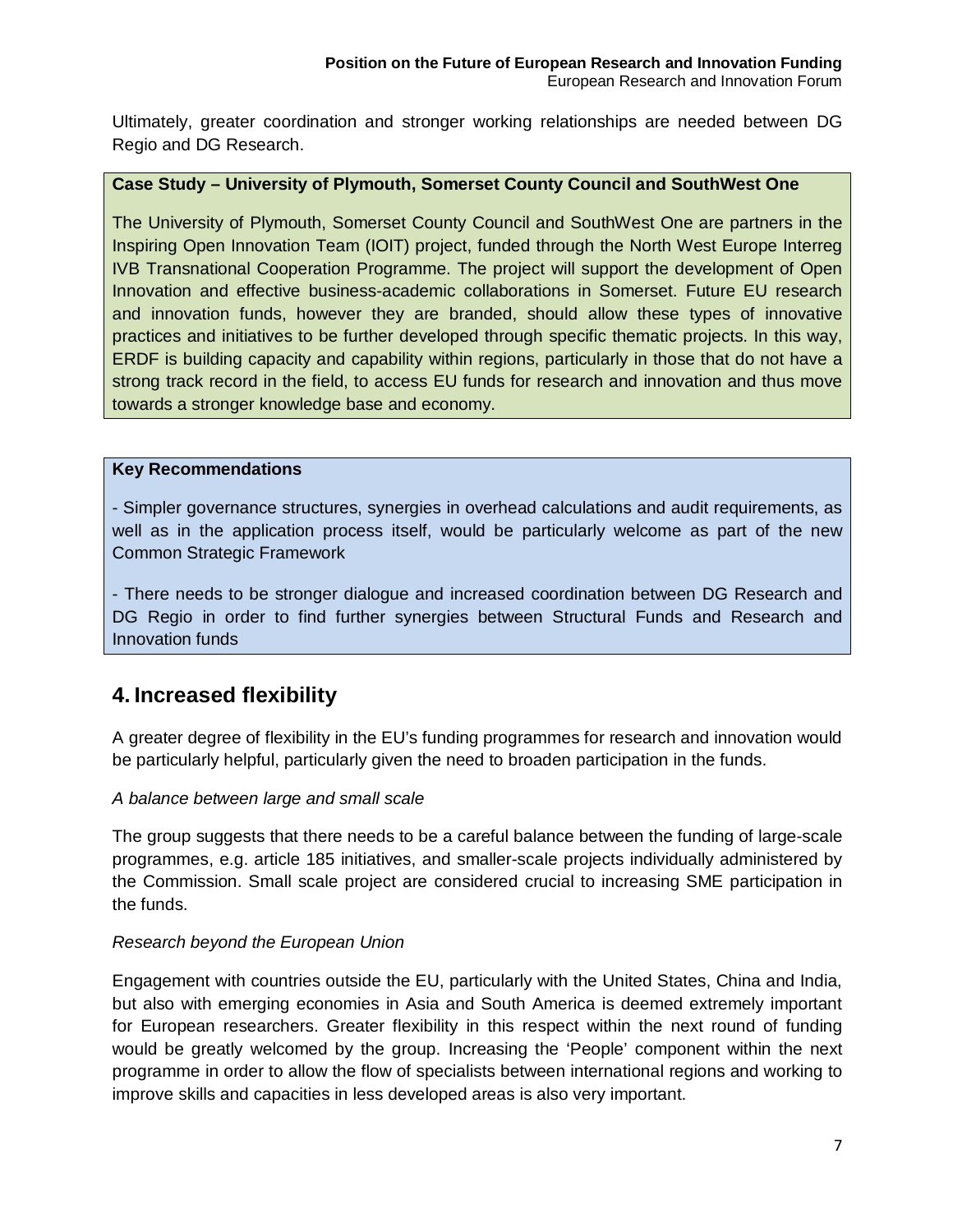-A flexible framework to allow local stakeholders to maximise the added value of EU research and innovation funds

-A fair balance between large and small scale programmes

-Greater flexibility in engaging with third countries

# **5. Alignment with the Europe 2020 Strategy**

## *Grand Challenges*

Members of the South West of England's Expert Group on the future of the Framework Programme believe that research and innovation policies can significantly contribute to addressing 'grand' societal challenges. The group therefore feels that if Europe is to be successful in implementing its 2020 Strategy, the Grand Challenges must be addressed in the next round of research and innovation funding.

One way in which this could be achieved is through encouraging research projects to engage with at least one of the Grand Challenges. This could allow both blue-sky research and result or commercialisation-orientated research and ensure a contribution to the overall priorities of EU2020. However, any attempt at this should be done with enough flexibility to adapt to any emerging challenges should circumstances change.

Given the relatively short timescale of Europe 2020, the group feels that synergies should also begin to be drawn between the Framework Programme's successor and longer term strategies such as the Roadmap to 2050 or Flightpath 2050.

## *Innovation*

The group welcomes the Commission's drive to incorporate innovation into any future fund for research.

In order to realise the full benefits of research and innovation, it is essential that the associated EU funding programmes promote economic competitiveness as well as 'research excellence'. This requires funding programmes to place a greater emphasis on supporting the full innovation cycle post-2013, notably including stronger focus on commercialisation. In addition, the current Framework Programme's emphasis on supporting 'research excellence' serves to simply further drive forward leading organisations and/or regions in this field, widening the gap with the rest of Europe. An increased focus on innovation post-2013 is vital to assist 'lagging' and 'middling' EU regions to engage in the Programme and to make the transition to a more knowledge-based economy. Only in this way will the overall EU research and innovation capacity and capability be increased and the EU 2020 goals delivered. Future EU research and innovation programmes should, therefore, not simply seek to increase spending on research and development, but also to increase the number of businesses/organisations engaged in this activity.